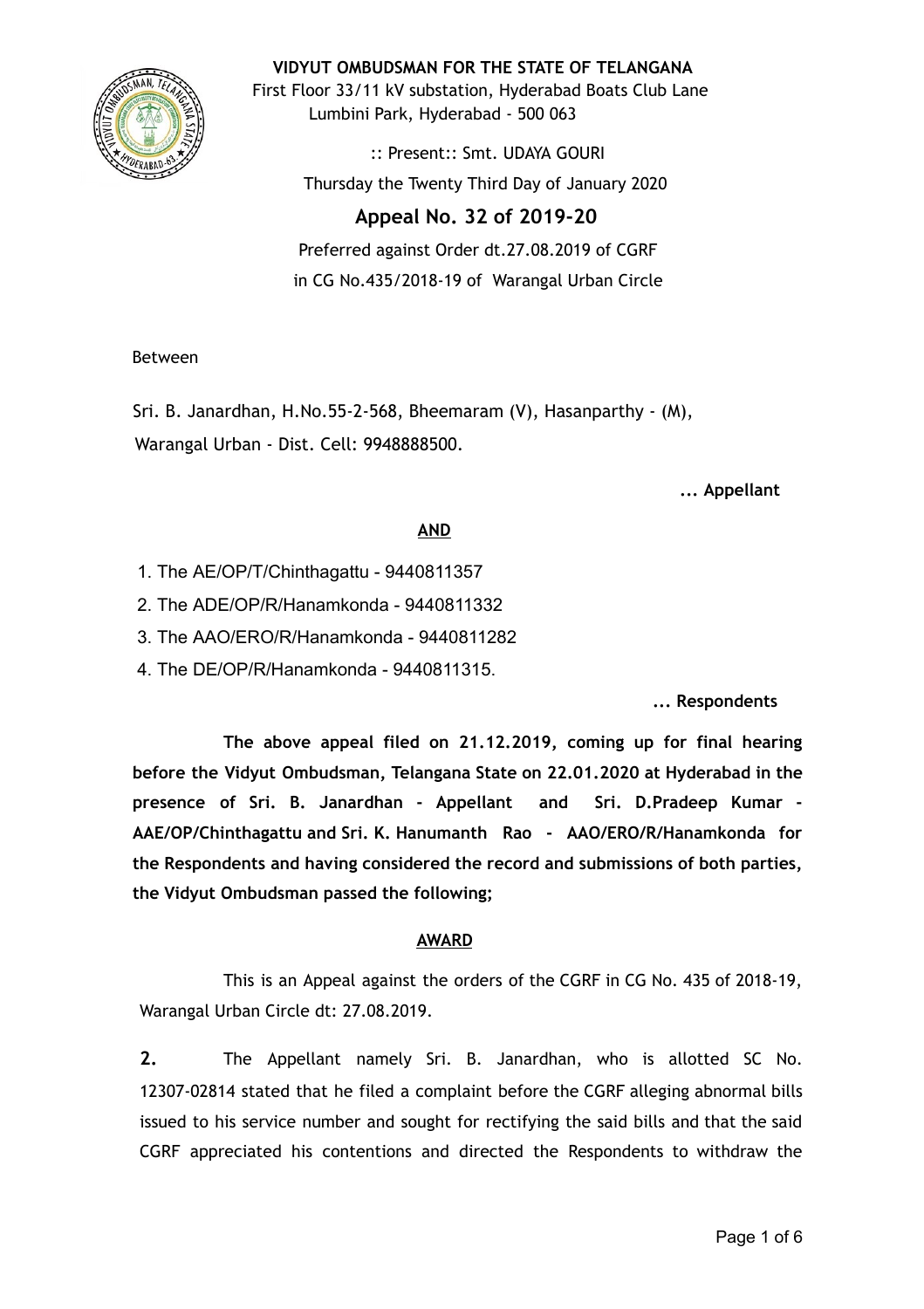audit shortfall raised against his service connection after taking approval from the concerned authorities within 10 days as otherwise to face penalties indicated in the clause 2.54, 2.55 and 2.56 of the Regulation No. 3 of 2015 of TSERC, but the Respondents failed to comply with the said orders. Hence filed the present Appeal against the Respondents.

**3.** A perusal of the Appeal shows that the Appellant contended that he is a resident of Bheemaram (V), Hasanparthy (M), Warangal Dist. and that he has been allotted a service connection bearing No. 12307-02814 and that in view of abnormal bills issued against his service connection he has lodged a complaint to the CGRF against the audit shortfall amount levied against his service connection and the learned CGRF vide its orders in CG No. 435/2018-19 issued orders in his favour by directing the Respondents to withdraw the audit shortfall amounts raised by them, but the AE/Chinthagattu, ADE/Hanamkonda, AAO/Hanamkonda and DE/Hanamkonda did not obey the orders of the Hon'ble CGRF and threatened to disconnect the electricity supply to his service connection. Hence prayed for compensation from the Respondents.

4. The Respondent No.3, i.e. AAO/ERO/R/Hanamkonda submitted the reply on behalf of the Respondents as follows:-

- a. An amount of Rs 29673.64 was raised in CC bills to SC.No 12307-02814, Cat-I of Sri Bairagoni Janradhan at H.No 55-2-568, Bheemram of Chinthagattu Town section of Hasanparthy Mandal, Warangal District.
- b. An amount of Rs 29673.64 Ps was raised as per Audit Shortfall vide Para No. V of internal Audit during 05/2015.
- c. As per the representation of the consumer, the AAE/OP/Chinthagattu town have given a proposal for withdrawal and an amount of Rs.15820/- was withdrawn in 2/2018.
- d. The party has not agreed above and approached the consumer Grievance Redressal forum, Warangal in 3/2019.
- e. Based on the consumer representation to the CGRF, Warangal to withdraw the balance amount i.e Rs.13853/- proposal was submitted to higher authorities for approval.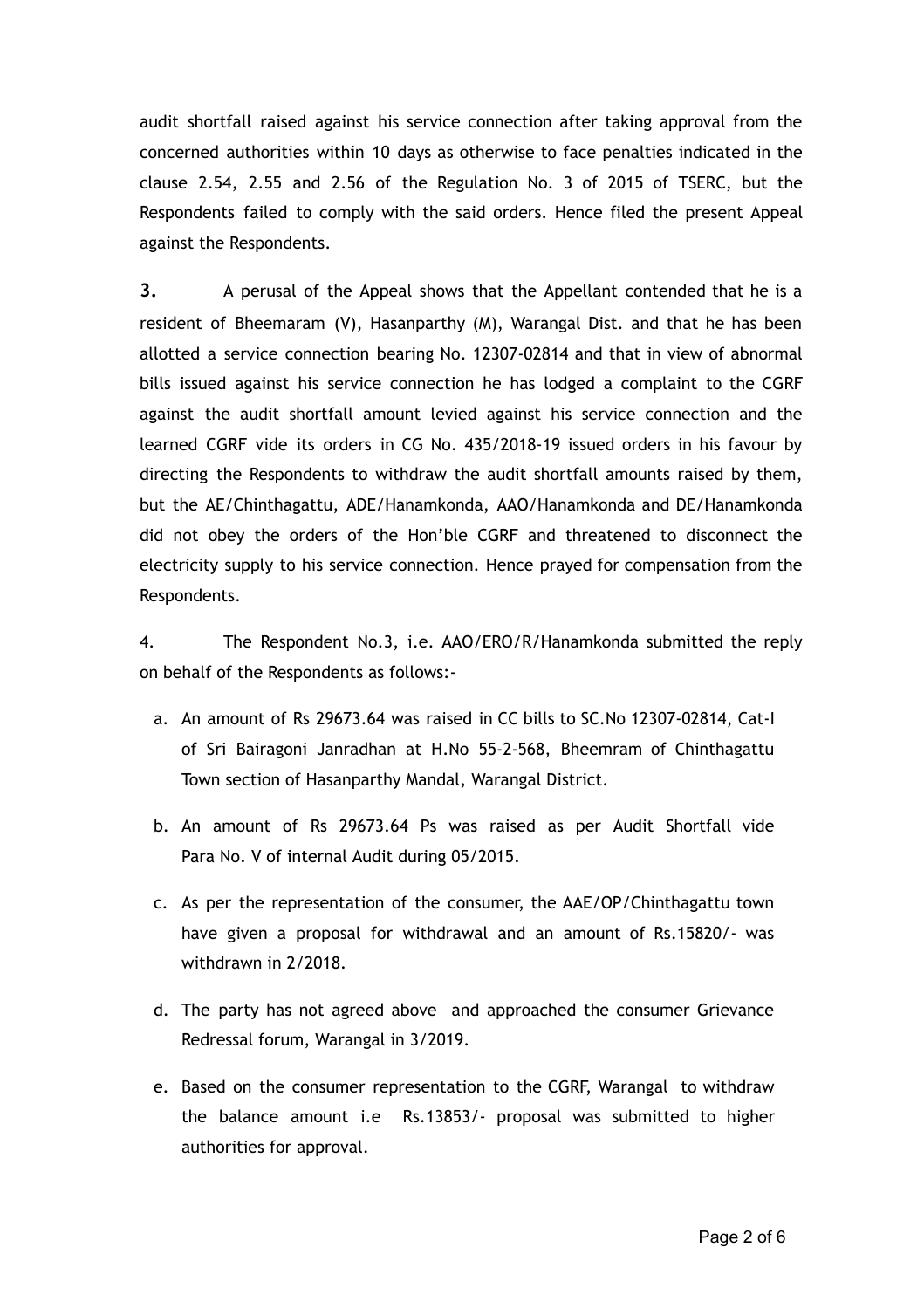- f. The proposals are approved vide reference 4th cited above and an amount of Rs 13853/- was withdrawn in 12/2019.
- g. Total Audit submit amount of Rs 29673.64 was withdrawn in two phases. i.e in 02/2018: Rs.15820/- in 12/2019:Rs.13853/- total Rs 29673.64.
- h. As on 01/01/2020 after withdrawn of above amount i.e an amount of Rs 29673.64. party has to pay and amount of Rs 12446/- (excluding already paid amount) i.e monthly CC charges accumulated from 02/2017 to 12/2019.
- i. The party has not paying the CC changes regularly from 02/2017 onwards.

## **5. Rejoinder of the Appellant**

The Appellant submitted his rejoinder as follows:-

That the Appellant has purchased the house bearing No. 2-249/1 on 29.10.2015, at that time there were no dues pending on the service connection 12307-02814. He had applied for the change of name on dt.04.03.2016, an amount of Rs 29,673.64 Ps was shown as due in the bill for the month of Feb'2017, on enquiry about how such a bill was levied, it was told that Dec'2014 bill was levied in the month of Feb'2017, as on that date he has not purchased the house and the same was submitted to the AE, but there was no response. Subsequently he has met various officers, ADE/Warangal Rural, AAO/Warangal Rural and DE, but there was no reply on the withdrawal of the amount Rs 29,673.64 Ps and moreover several times they have disconnected power supply resulting in a lot of trouble to him and his family. Subsequently he has preferred an Appeal for withdrawal of the said amount in the CGRF. Even though the CGRF directed to withdraw the Respondents had not withdrawn the amount, thereby he has preferred this Appeal before the Vidyut Ombudsman. During the course of hearing, the Respondents submitted that on 06.01.2020 total disputed amount of Rs 29,273.64 ps was withdrawn. During this period i.e. from Feb'2017 to Jan'2020 i.e. 35 months, he has suffered mental agony and hence I request for compensation to be levied upon the officials responsible for the above. Apart from the above Appeal the Appellant pleaded that an amount of Rs 1500/- was excess levied in view of the struckup of the meter in the month of Dec'2019, the Respondents are forcing him to pay the said amount. Hence claimed to withdraw the same.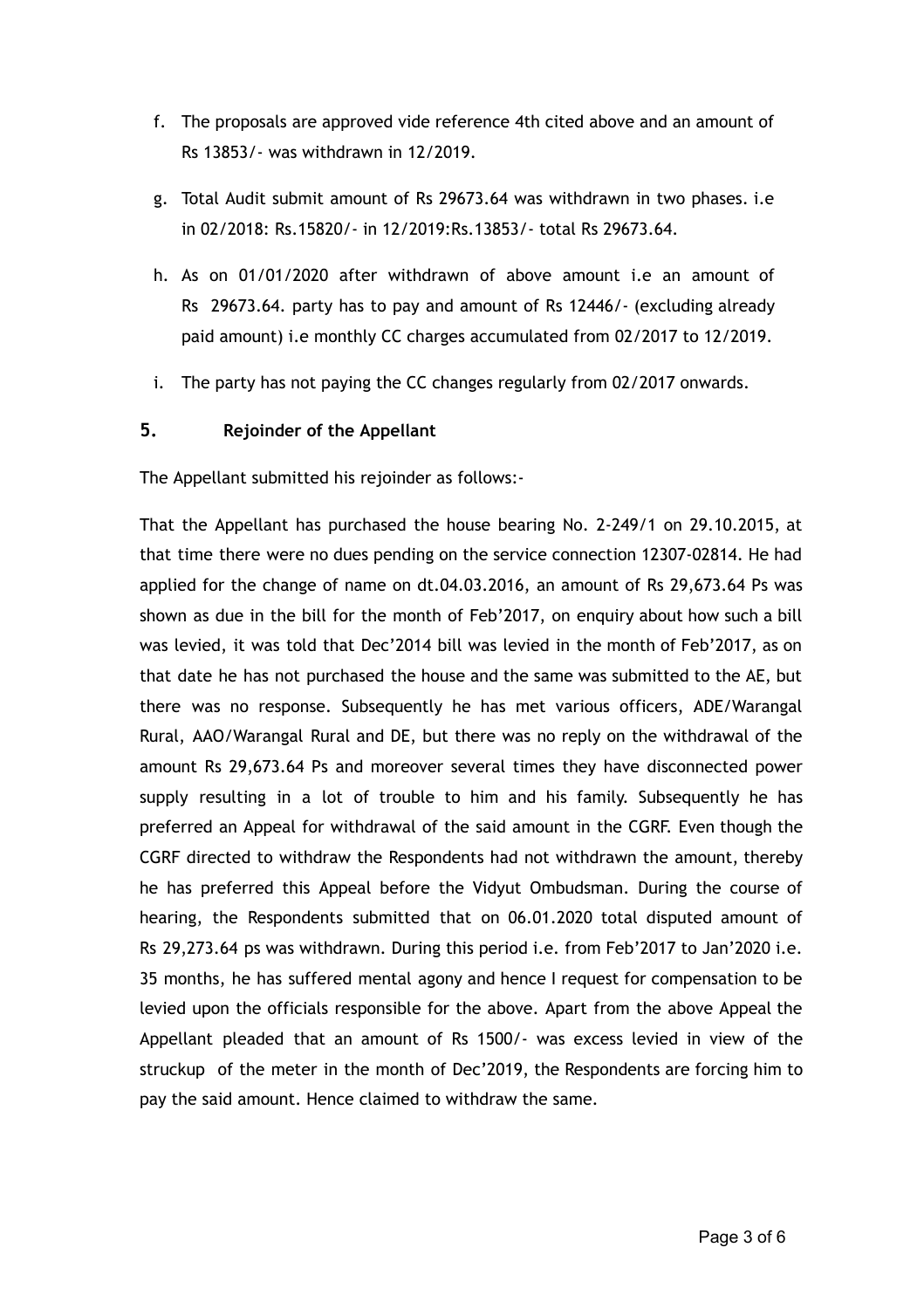**Heard both sides.**

**6.** In the face of the said averments by both sides, the following issues are framed:-

#### **Issues**

- 1. Whether the Respondents failed to comply with the orders of the CGRF in CG No. 435/2018-19 and if so, whether the Appellant is entitled for compensation?
- 2. To what relief?

### **Issue No.1**

**7.** A perusal of the evidence on record and the contentions of both sides show that the Appellant Sri.B. Janardhan, who is a resident of Bheemaram (V), Hasanparthy (M) in Warangal Dist. is allotted the service connection No. 12307- 02814 and that in the month of Feb'2017 the Respondents have issued a bill for an amount of Rs 29,673.64 Ps, as such he filed a complaint before the CGRF for the withdrawal of the said bill amount claiming the same to be audit shortfall. And as such the CGRF directed the Respondents to withdraw the said amount of Rs 29,673.64 Ps levied by the Respondents in view of the audit shortfall, but directed the Respondents to take prior approval from the concerned authorities. As per the contentions of the Appellant, the said directions for withdrawal of the said amount of Rs 29,673.64 Ps by the Respondents is not complied.

**8** . A perusal of the record shows that during the internal audit by the Respondents it was found that an amount of Rs 29,673.64 Ps was short billed and hence raised vide audit Para-v of 05/2015 and as such the same was levied in the bill for the month of Feb'2017 and as such the Appellant opposed the said audit shortfall raised and approached the Respondents for withdrawal of the same. During the course of hearing before the CGRF it was found that the spot billing was wrongly issued without taking actual readings and as such the Respondents were directed to withdraw the audit shortfall amount with prior approval from the competent authority. Hence the Respondents have withdrawn initially an amount of Rs 15,820/ vide JE No. 55 of 2/2018 instead of total amount of Rs 29,673.64 Ps. As such the Appellant filed an Appeal for withdrawal of the total disputed amount.

**9.** In the face of the said appeal from the Appellant the Respondent No.3, AAO/ERO/Rural/Hanamkonda vide Lr.No.276 dt.06.01.2020 has submitted that the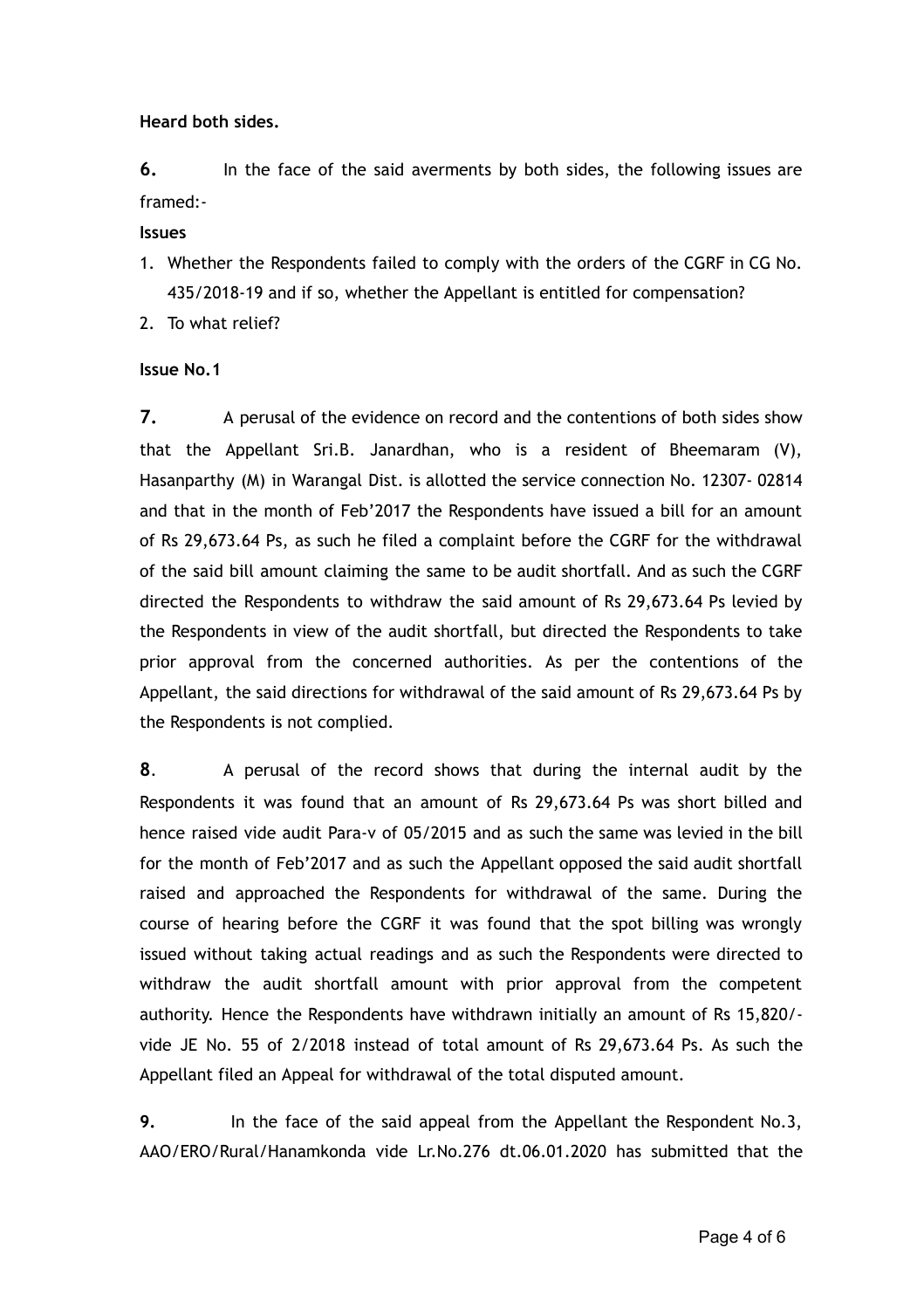audit shortfall amount of Rs 29,673.64 Ps was withdrawn in two phases as per the directions of the CGRF and after approval from the competent authority. He claimed that the balance amount of Rs 13,853/- was withdrawn in the month of Dec'2019. The said contentions of the Respondents that they have withdrawn the audit shortfall amount of Rs 29,673.64 Ps in two phases i.e. Rs 15,820/- in the month of Feb'2018 and Rs 13,853/- in the month of Dec'2019 is not denied by the Appellant, which goes to show that the entire shortfall amount has been withdrawn by the Respondents as per the directions of the CGRF and the same goes to show that the pleadings of the Appellant are complied with and hence the Appeal can be closed.

**10.** The contentions of the Respondents that the Appellant is not paying the CC charges regularly from Feb'2017 onwards and as such an amount of Rs 12,446/ which accrued between Feb'2017 to Dec'2019 and the contentions of the Appellant that an amount of Rs 1500/- was levied in excess in the month of Dec'2019 in view of the meter getting struck cannot be considered in the present appeal as the same is not the subject matter. However the Respondents are at liberty to act against the Appellant as per their rules if normal current consumption charges is not paid as the Appellant being a consumer has to abide by the existing rules without any exception. Hence the Appeal is accordingly disposed.

#### **Issue No.2**

11. In the result the Appeal is accordingly disposed.

TYPED BY Office Executive cum Computer Operator, Corrected, Signed and Pronounced by me on this, the 23rd day of January'2020.

**Sd/-**

#### **Vidyut Ombudsman**

- 1. Sri. B. Janardhan, H.No.55-2-568, Bheemaram (V), Hasanparthy (M), Warangal Urban - Dist. Cell: 9948888500.
- 2. The AE/OP/T/Chinthagattu 9440811357
- 3. The ADE/OP/R/Hanamkonda 9440811332